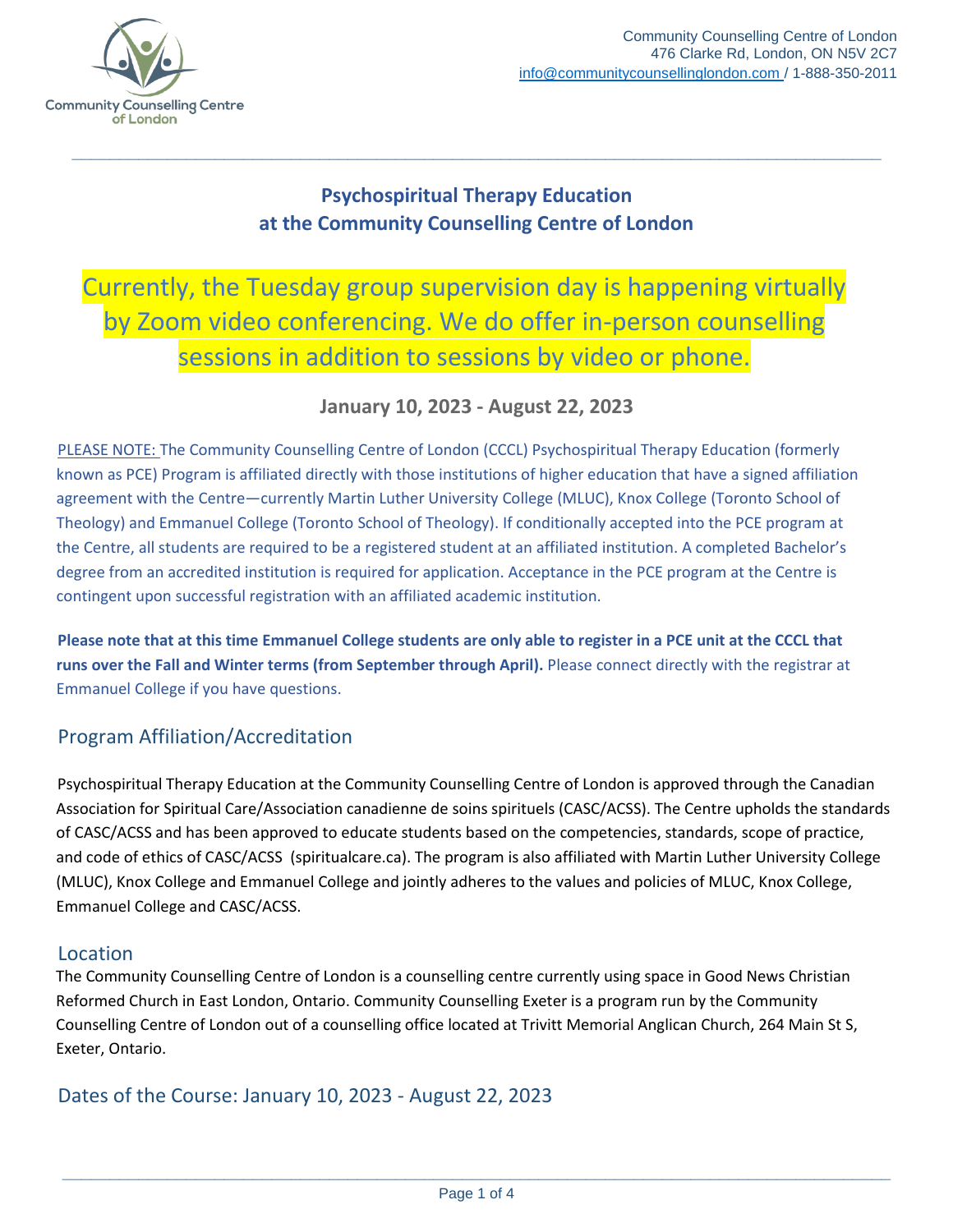

The course runs for a total of 15 hours each week, with Tuesdays being the group supervision day and flexibility of counselling hours to be completed at the Centre depending on the students' schedules. Distance education options may be available. However, **priority will be given to students who are able to provide in-person counselling hours to clients at the Community Counselling Centre of London at their London and Exeter locations.** As per CASC/ACSS standards, the course involves at least 400 hours of psychospiritual therapy learning, with 125 - 200 hours being dedicated to direct client contact and 200 – 275 hours dedicated to didactics and group supervision.

**\_\_\_\_\_\_\_\_\_\_\_\_\_\_\_\_\_\_\_\_\_\_\_\_\_\_\_\_\_\_\_\_\_\_\_\_\_\_\_\_\_\_\_\_\_\_\_\_\_\_\_\_\_\_\_\_\_\_\_\_\_\_\_\_\_\_\_\_\_\_\_\_\_\_\_\_\_\_\_\_\_\_\_\_\_**

Application Deadline: Aug 1, 2022

# Our Spiritually Integrated Approach to Client Care

The supervisor-educator's approach to Psychospiritual Therapy Education is a multi-faith approach using spirituallyintegrated humanistic therapies that are person-centered and inclusive of all faiths and traditions. Therapeutic modalities include emotion-oriented approaches, crisis response models, solution-focused therapy, Rogerian Person-Centered Therapy, and meaning-centred therapy. These approaches are demonstrated and applied in practice counselling scenarios, group supervision and feedback in both verbatim case studies and supervision.

### Program Description

Psychospiritual Therapy Education (formerly called PCE) is an adult-education/group-learning approach to psychospiritual therapy focusing on clinical practice, self-awareness and interfaith response. Each student completes the required Psychospiritual Therapy Education application process and interview, participation agreement, and orientation with CCCL together with a successful application process through one of the affiliated academic institutions.

### A Summary of Assignments and Expectations

- 6 Reflection Reports (Regular self-reflection including safe and effective use of self (SEUS), self-awareness, learning goals, and competency integration)
- 6 Clinical Reports focusing on clinical visits and case studies (Including 4 Verbatim Case Presentations, 1 Theological/Spiritual Reflection Case Presentation, 1 Ethics Case Presentation prepared and presented to the group, a mid-unit evaluation and a final evaluation)
- At least 15 hours of individual supervision set up through a contract with the supervisor
- Direct Client Contact Hours (5-8 hours per week) with flexibility that these hours can be completed when the Centre is open.
- 125 200 direct client contact hours (number of hours is reflective of level of CASC/ACSS training)
- 80 hours of Group Supervision which includes structured verbatim/case studies/group processes/interpersonal relations group including practice counselling and debriefing of client visits which will occur consistently on Tuesdays.
- 45 hours of formal didactic content occurring in 90 minute sessions each Tuesday group supervision day.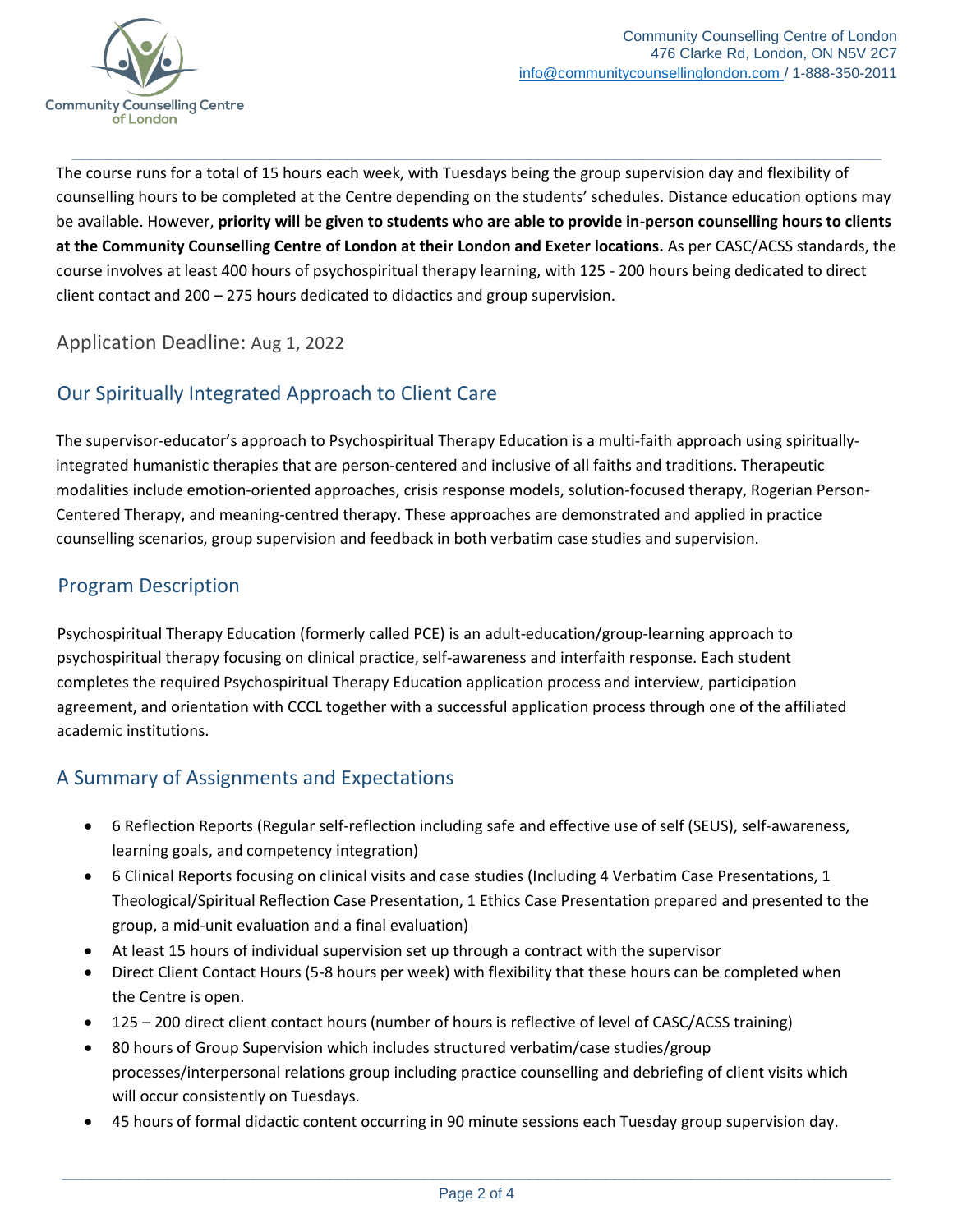

• 50 hours of spiritual reflection/independent study/research.

### Prerequisites needed for Consideration

- Completed CCCL Application Form with Attached Essays
- 2 Completed Reference Forms
- Ability to become registered as a graduate student at an affiliated institution.

If offered a conditional acceptance into the PCE course, the following is required to start the course:

• CASC/ACSS requires that all students registered for an Psychospiritual Therapy Education internship at CCCL must be members. Verification of membership is required before beginning the course.

**\_\_\_\_\_\_\_\_\_\_\_\_\_\_\_\_\_\_\_\_\_\_\_\_\_\_\_\_\_\_\_\_\_\_\_\_\_\_\_\_\_\_\_\_\_\_\_\_\_\_\_\_\_\_\_\_\_\_\_\_\_\_\_\_\_\_\_\_\_\_\_\_\_\_\_\_\_\_\_\_\_\_\_\_\_**

• A vulnerable sector police record check is required before the beginning of the course.

#### Financial requirements

Upon official acceptance at both CCCL and the affiliated academic institution (Martin Luther University College, Knox College or Emmanuel College), all tuition for the course is paid directly to the institution where the student is registered. Please see the university's website for the application process and costs.

#### 2 Stage Application Process

#### Stage 1 (CCCL)

- Complete and send the CCCL PCE application form along with reflective essays to Lynn Van Leeuwent [admin@communitycounsellinglondon.com](mailto:admin@communitycounsellinglondon.com)
- Ensure all reference forms are emailed and returned to Lynn Van Leeuwen, Administrator, at [admin@communitycounsellinglondon.com](mailto:admin@communitycounsellinglondon.com)
- After the deadline of **August 1, 2022** candidates selected for interviews will be contacted for an interview with the Community Counselling Centre of London. (Only qualified candidates will be offered an interview.)
- Following the interview process, successful candidates will be provided with a conditional acceptance contingent on the candidate's ability to provide a vulnerable sector police record check.
- While completing the above Stage 1 requirements, the candidate must then begin application to an affiliated academic institution (Martin Luther University College or Knox College or Emmanuel College) and begin Stage 2 of the process.